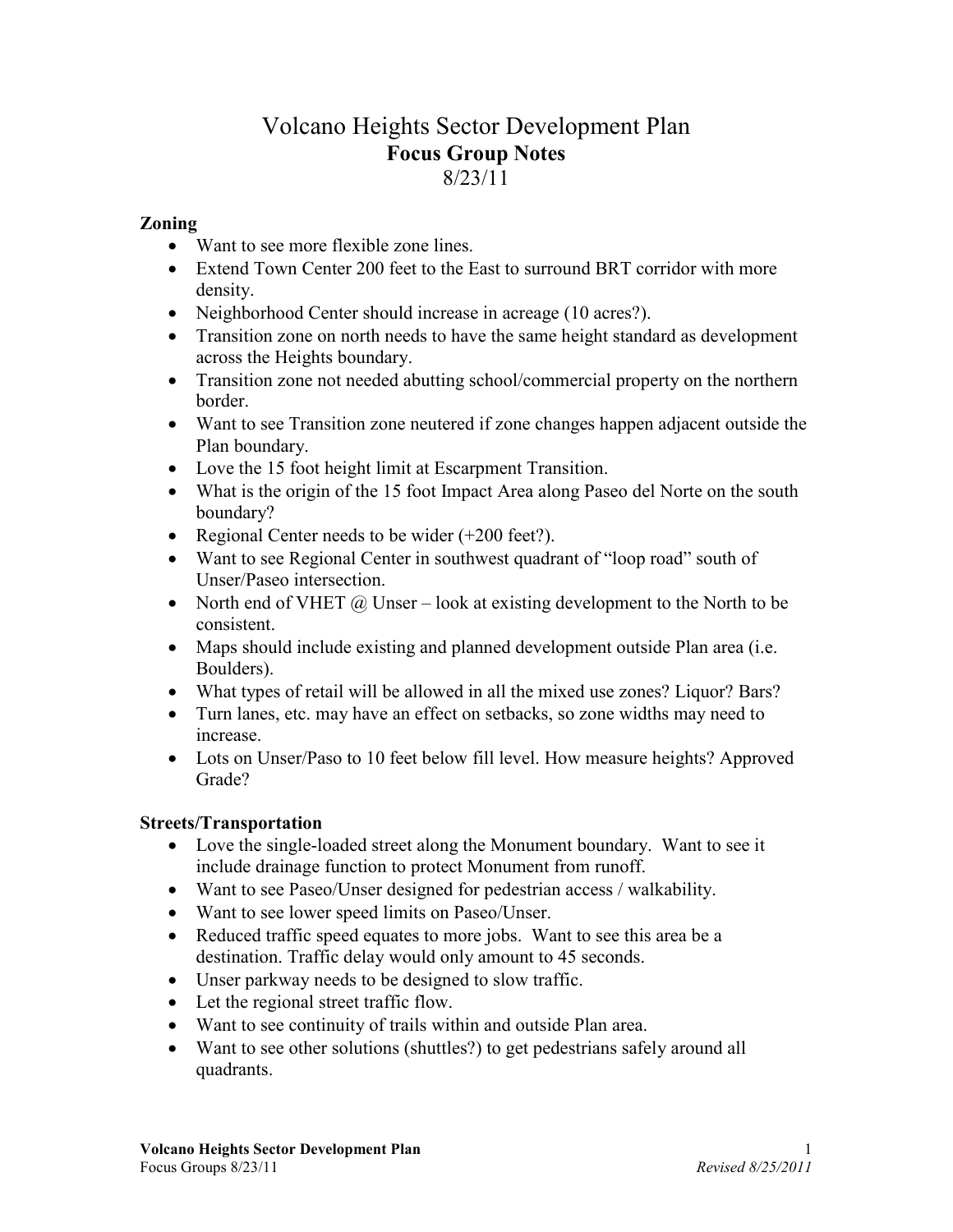- Want to see "right-in/right-out (RI/RO), Left-in only" as fallback position (vs. RI/RO)
- Want to see orange circles added  $\frac{1}{4}$  miles from Paseo/Unser intersection (allowed by policy but NOT "on the books")
- School access north of the Plan may not work with proposed RI/RO.
	- o How could pedestrian access still be granted? Safe Unser crossing?
- How does Plan work with MRCOG mandate for 10% of river crossings provided by Transit by 20XX?
- Mandatory roads need to be linked to an infrastructure plan.
- MAC comparison for traffic needs to include commute times, not just traffic counts.
- Want to see east-west grand boulevard from 2010 draft with view toward Sandias.

### Parks/OS

- Want to see WSSP Amendment policies about cultural/historical resources operationalized and linked to regulations.
- Want to see City fund Open Space purchasing.
- Love the rock outcropping dedications.
	- o Want to see archaeological links to agricultural past saved in addition to rock outcropping.
	- o Want to see rock outcroppings prioritized for saving as archaeological samples.
- Where are the planned parks?

# Design Standards

- Building Design regulations should include architectural features to address the facing street.
- Building Design regulations should include requirements for preserving natural landscape.
- Sign regulations should prohibit LED signs.

# Review Process

- Development threshold for DRB review should increase to 10 acres (from 5) to be the size of a property block.
- Want to see Neighborhood representative on the Review Team.
- Review Team should include a volcanologist and/or cultural anthropologist.
- Want to see a culturally sensitive architect on the Review Team.
- Want to see Review Team kept to fewer people (unwieldy with too many).
	- o How much voice would each representative have?
- What about properties that are split into 2 zones and require 2 different approval processes?
- Don't want to see citizens vs. staff on the Review Team in case they slow down streamlined approval.